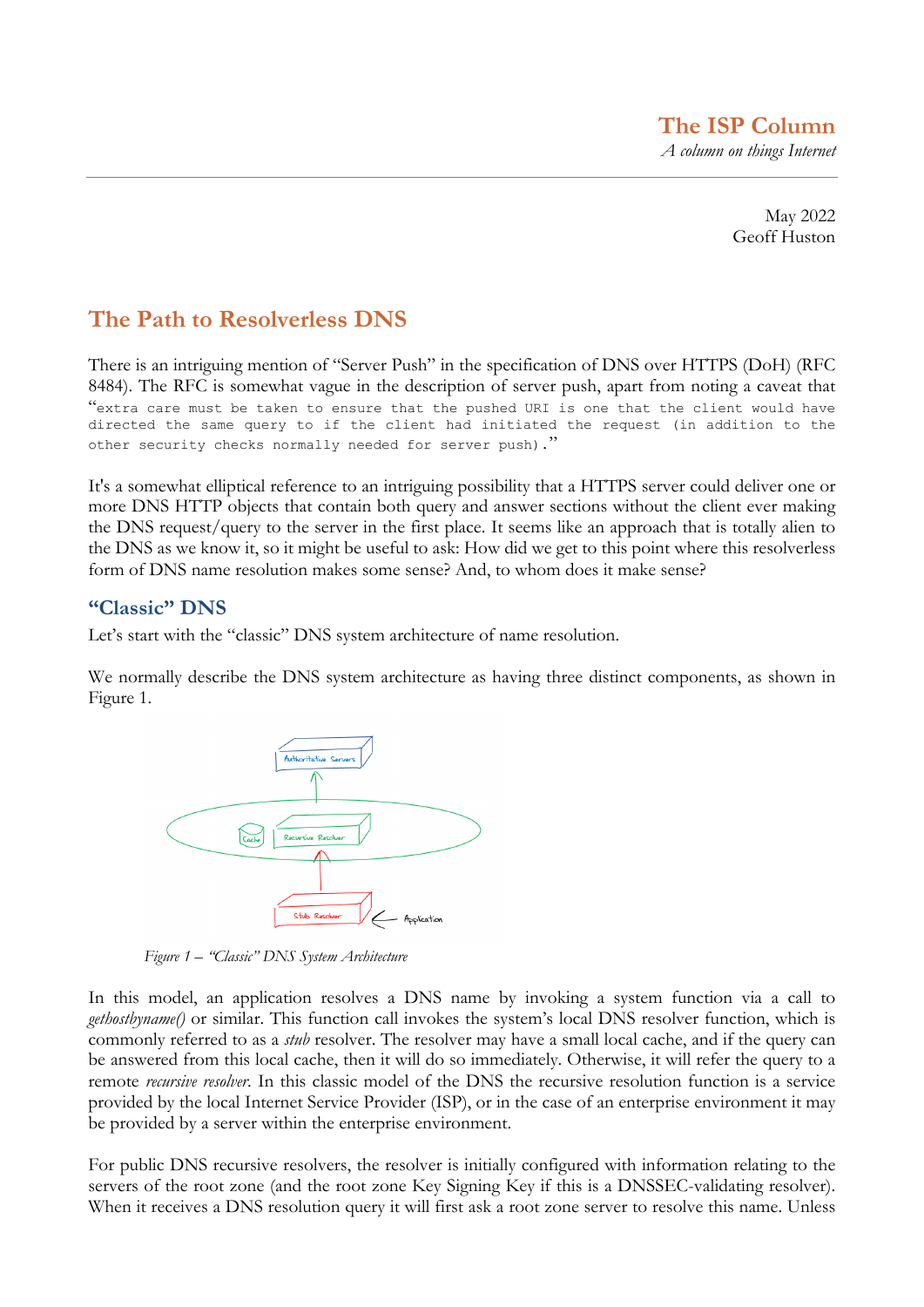the query is for a delegation entry of a top-level domain, the root server's response would be a *referral response*, providing the nameservers of the right-most (top) label in the query name. The recursive resolver would then follow this referral, querying one of these top-level domain authoritative servers with the same query name, and so on until the penultimate response is a referral to the authoritative servers of the domain name in question. The final query is to one of these authoritative servers, and the response it receives is passed back to the sub resolver as the answer to the query.

Of course, if this was the way the DNS really worked, then it would be so slow as to be completely useless! What makes all this tedious iterative discovery process viable is the cache used by recursive resolvers. The recursive resolver will only query an authoritative server if there is no current entry in its local cache. This applies equally to the authoritative server discovery process queries as it does to the final query. The more a resolver is used, the more valuable the role of the cache in terms of speeding up the name resolution process.

It's conventional for this DNS recursive resolution process to be operated by your ISP, as it's impractical for this function to be carried out by every host. Yes, it could be done, but the advantages of using a pooled cache of DNS responses would be lost and the DNS would revert to a slow and inefficient mode of operation. This consideration leads to the model of DNS operation as shown in Figure 2.



*Figure 2 – "ISP" DNS System Architecture*

### **The rise of Google's Open Resolver Service**

There are some issues with this ISP-based approach to DNS resolution. Users do not directly pay the ISP per query, nor do they use DNS resolution performance as a criterion in selecting an ISP. If the DNS service is not a competitive distinguisher for an ISP, then the ISP can regard this provision of this DNS function as a direct cost, instead of being a revenue raising activity. Consequently, the ISP's DNS service may not be closely managed, and its performance as a DNS resolver may degrade over time.

It's not just the potential to sink into degraded modes of DNS service that is a problem with this model. From time to time, ISPs have tried to raise revenue from this recursive DNS service. They may look at selling their query logs to third parties. As the raw DNS query log data directly identifies the end clients and their current activities, these DNS logs are both incredibly valuable within the Internet's pervasive surveillance economy and represent incredibly sensitive data from a privacy perspective. Selling this query data puts the ISP into a conflicted position, in that while the additional revenue stream is tempting, the erosion of trust from the ISP's customers, if they were to be aware of this transaction, would probably be a significant liability for the ISP. In many regimes such an action is counter to regulatory provisions that apply to these service providers.

Browsers have also contributed to undermining this classic DNS model, although I suspect it was an unintended consequence. Early browsers used two input fields in their user interface. One was to enter URLs, which directed the browser to display the referenced content. The second was to enter free text into a search engine. Users were confused by this, and to simplify the browser interface, browsers all adopted a single input field. If the user entered a URL, or a domain name, then the browser interpreted this as a URL and displayed this content. Otherwise, the browser passed this input to a search engine, and displayed the search results. It shouldn't be a surprise to learn that this move created a major form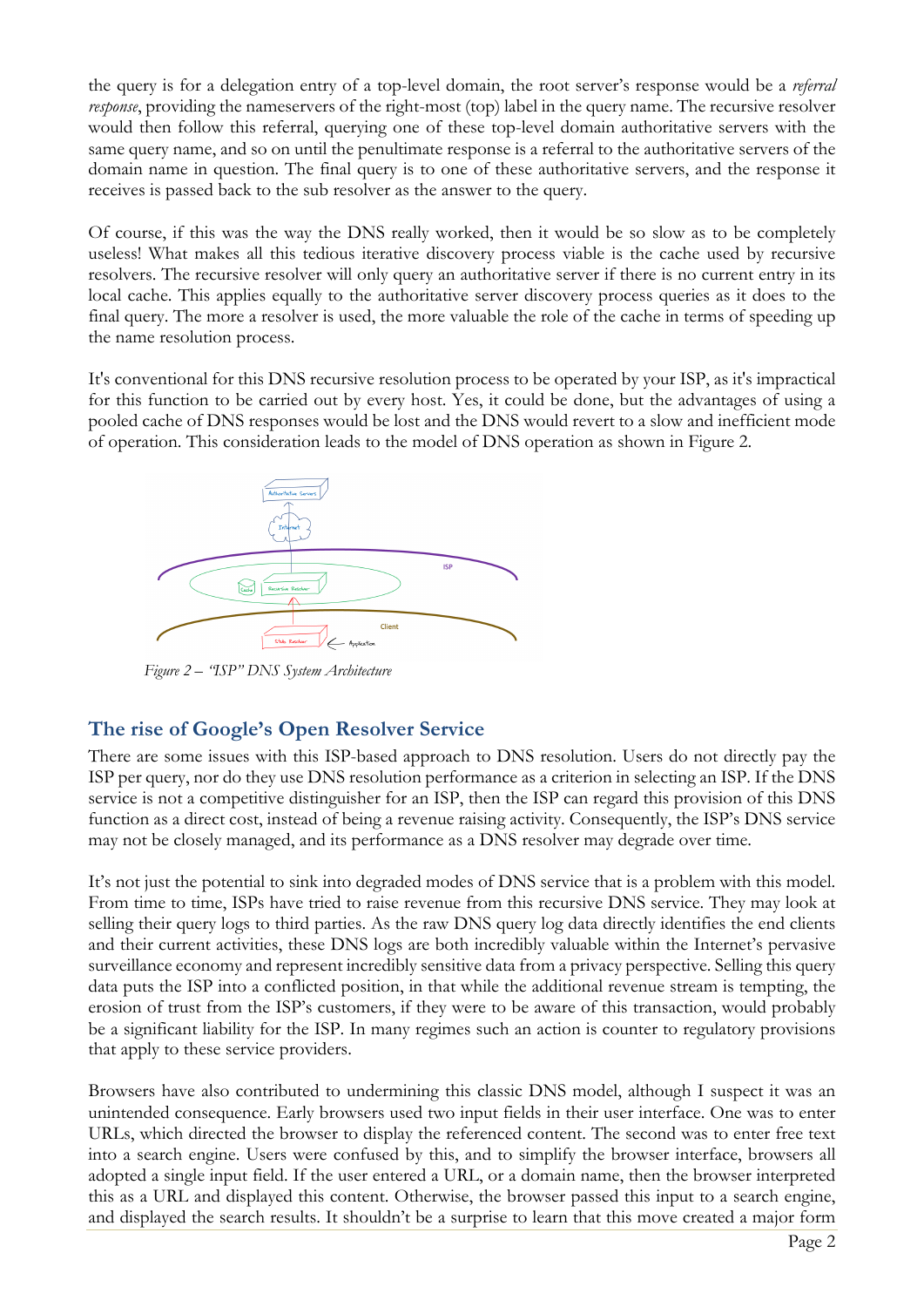of "cross-domain" leakage where search engines were seeing leaked malformed URLs and the DNS resolvers were seeing leaked search terms. It also contributed to a user perspective that melded the concepts of DNS names and search terms into a single more nebulous concept of identification on the Internet.

This has some further implications. If the user really cannot appreciate the difference between DNS names and search terms, then why not redirect a "no such name" response from the DNS into a search result page? Presumably, the search engine would pay the ISP some financial bounty for such referrals, and the ISP would be able to raise some revenue from operating a DNS resolver.

> I've previously noted a case in Australia back in 2009 where a major ISP was observed performing this form of NXDOMAIN referral: https://www.potaroo.net/ispcol/2009-12/nxdomain.html

One significant party that was potentially impacted by this implicit merging of DNS resolution and search functions was Google, who have held a highly dominant position in search for many years, and for whom search remains the mainstay of their corporate asset base. Search provides the profile information to support more accurate ad placement algorithms which in turns provides the company with most of its revenue.

Google's response was rapid. Previously, open DNS resolvers were a fringe activity that was not very significant in the larger DNS world. These resolvers operated in a largely unfunded mode and thus were limited in the scale they could achieve before they reached the limits of donated effort and capital. Google bought the power of its infrastructure to bear onto DNS resolution and set up a large-scale open DNS resolver service that leveraged the entire distributed infrastructure of Google's network. Google made two public undertakings: firstly, that it faithfully responded with whatever was in the DNS (https://developers.google.com/speed/public-dns/faq), and secondly, Google would not use the query stream as a data source for ad placement, nor would they retain personally identifying information in such logs (https://developers.google.com/speed/public-dns/privacy**)**.

Google's DNS resolution service was fast, well managed, accurate, didn't perform any form of filtering, and was free to use. Their service was an early adopter of DNSSEC validation. It performs query name minimisation and uses its own form of local root service. Given that Google only queries authoritative servers when the local cache does not already hold the DNS response, the greater the use of Google's service the more effective the local cache becomes, and the sparser the collection of queries that are sent to authoritative DNS servers. What this implies that Google's DNS service leaks little information out about the clients that send DNS queries to Google's service.

This service has proved to be very popular with many classes of Internet users. The lack of any form of DNS filtering is seen as a positive in same cases. The resolution environment is responsive due to a densely deployed service infrastructure. Google's service is part of the DNS resolution environment used by some 25% of users (Figure 3), although only 14% of users have placed Google's service at the head of their resolver query lists.

Perhaps the distinguishing factor here between Google and other open DNS resolver servers was that Google was able to back up its service with a business model that supported continued investment in the service. Further investment in this service was equivalent to investment in a model of DNS operation that clearly distinguished DNS resolution and search, which in turn was a direct benefit to Google's very dominant position in the search market. The business case for search within Google directly supported the business case for keeping the DNS as a function distinct from search, and Google's way of doing this was to operate a free-to-use, large scale and robust open recursive resolution service for the entire Internet.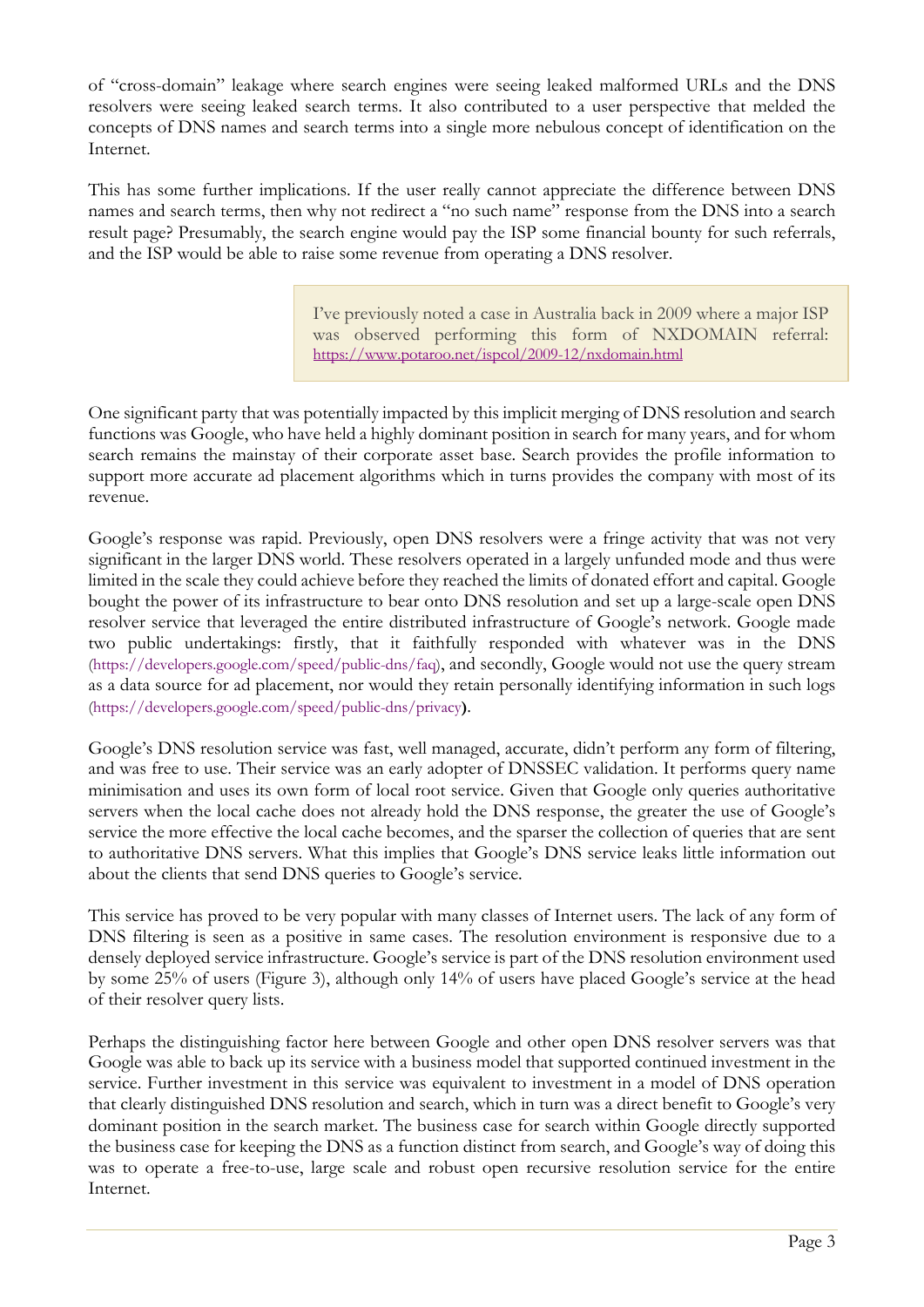

*Figure 3 – Market share of Google's DNS service across all users*

### **The Emergence of DNS Privacy**

But at the same time, this model of remote DNS recursive resolvers poses its own additional privacy and integrity issues. By moving the DNS recursive resolver away from the ISP, the client traffic now traverses the Internet between the stub and recursive resolvers (Figure 4).



*Figure 4 – Open resolver DNS System Architecture*

The transaction flow between the stub resolver and the recursive resolver is a problem in any case, but particularly so when the traffic leaves the ISP and traverses the public Internet. These DNS transactions use unencrypted UDP, which allows for unconstrained third-party inspection and manipulation possibilities. Stub resolvers typically do not perform DNSSEC validation, so they are not well prepared to detect any such manipulation of DNS responses. DNS over UDP does not perform any form of server authentication, so the stub resolver is completely unaware when the service address of the open DNS resolver is redirected to another DNS resolver though some form of routing hijack. Moving DNS resolution away from the user opened a larger set of DNS issues around interference and surveillance.

The Snowden papers catalysed a significant reaction to digital surveillance in the technical community and the DNS has been the subject of much of this effort. The work to date has concentrated on the development of stub-to-recursive connections over encrypted transport session:

- **DNS over TLS** (DoT packages DNS transactions over a persistent TLS session over TCP (RFC 7858)
- **DNS over QUIC** (DoQ) packages DNS transactions over an encrypted QUIC session over UDP (RFC 9250)
- **DNS over HTTPS** (DoH) uses DNS over HTTP/3 (over QUIC) where supported, and DNS over HTTP2 (over TLS) otherwise (RFC 8484)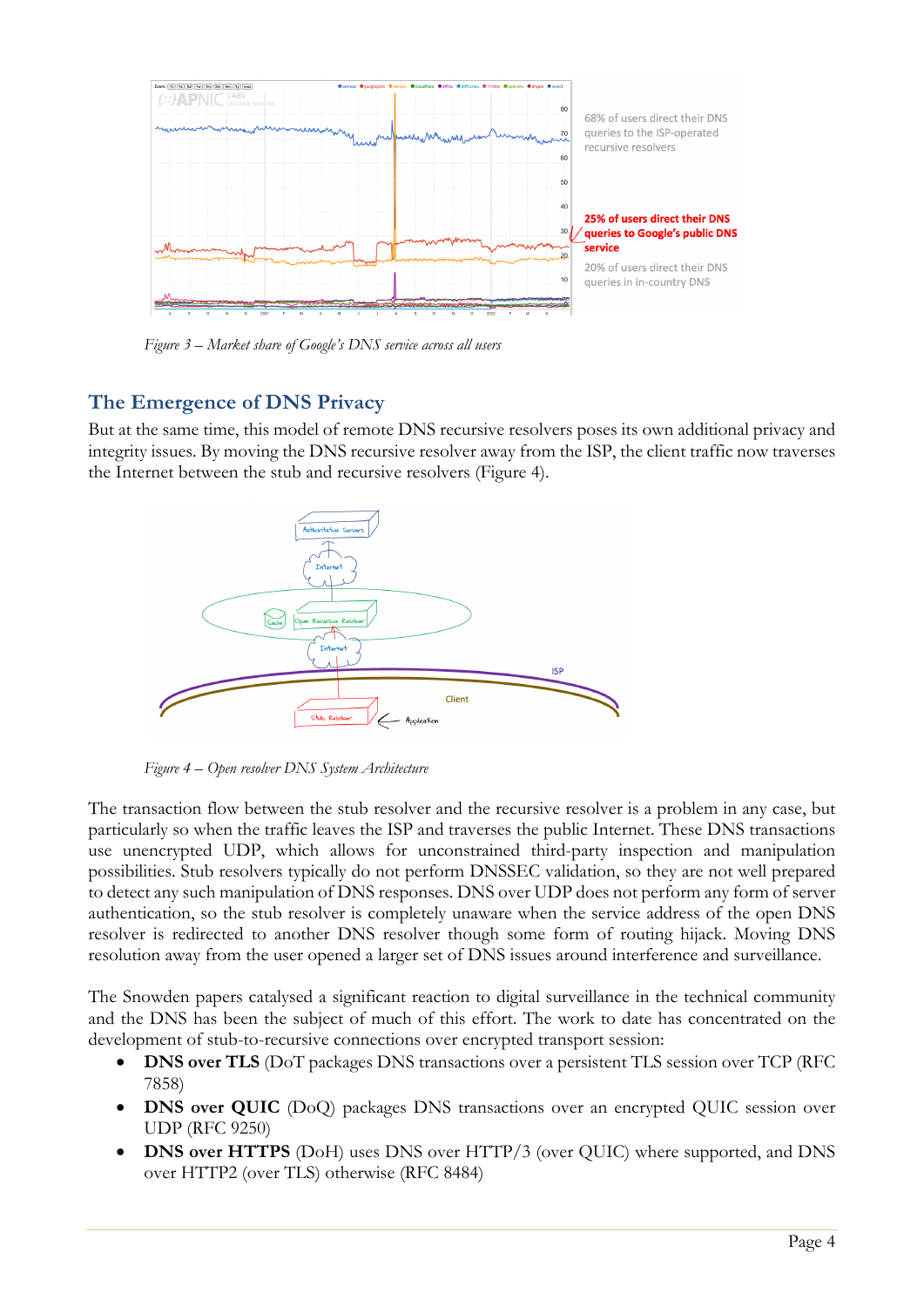What is common to these approaches is the ability of the stub resolver to authenticate the identity of the recursive resolver, mitigating various forms of session interception. Obviously, it cannot prevent interception, but the client can detect an attempt to masquerade the intended resolver and will not bring up the session. Session encryption resists various forms of middle attacks that attempt to tamper with the DNS response. There are no UDP fragmentation and TCP failover issues in these encrypted session models. TCP and encryption present some unavoidable overheads, but these can be amortised through long held sessions and TCP Fast Open, so the higher session setup costs are amortised over the volume of subsequent queries. The Head of Line blocking issues associated with serialising multiple queries over TCP can be avoided by using DoQ or DoH.

#### **DNS over HTTPS**

These DNS session encryption measures can mitigate the additional risk factors when the stub and recursive resolvers are separated by an Internet transit. However, both DoT and DoQ are functionally adequate in this respect. So, why is DoH a thing?

One view is that DoH is completely unnecessary. Even though DoH effectively embeds the DNS queries and responses within the same network profile as all other HTTP traffic, the subsequent traffic flows would allow an eavesdropper to infer the original DNS transaction in any case. A more encompassing approach would be to place all traffic in an encrypted session, as in the model of a VPN, but if a VPN is being used then DoH adds very little to the security properties of the VPN setup.

However, not only does DoH use port 443, along with web traffic, it also can use generic HTTP caching controls to manage the local retention of DNS responses. HTTP/2 and HTTP/3 both include support for parallelism, reordering of responses and header compression. Applications do not need to use the local stub resolver and can direct its DNS queries to an HTTP server of its choice. And, importantly, HTTP/2 and HTTP/3 both include "Server Push":

HTTP/2 allows a server to pre-emptively send (or "push") responses (along with corresponding "promised" requests) to a client in association with a previous clientinitiated request. This can be useful when the server knows the client will need to have those responses available in order to fully process the response to the original request.

RFC 7540, Hypertext Transfer Protocol Version 2 (HTTP/2)

A similar function exists in the HTTP/3 specification:

Server push is an interaction mode that permits a server to push a request-response exchange to a client in anticipation of the client making the indicated request. This trades off network usage against a potential latency gain. HTTP/3 server push is similar to what is described in Section 8.2 of [HTTP2], but uses different mechanisms.

Each server push is assigned a unique Push ID by the server. The Push ID is used to refer to the push in various contexts throughout the lifetime of the HTTP/3 connection.

draft-ietf-quic-http, Hypertext Transfer Protocol Version 3 (HTTP/3)

This means that when a server sends a response to an HTTP request, the server can also package and push unrequested HTTP objects to the client. Conventionally, this would be expected to include HTML style sheets, images and other elements of a compound collection of related objects. Because of DOH, this can also include HTTP-packaged DNS responses. The client can use these DNS results immediately and bypass DNS resolution step and its associated delays and privacy implications. There is no DNS resolver call, and no DNS meta-data associated with this form of DNS name resolution.

The client has a problem, however. How does it know that the server is pushing an authentic DNS response? Securing the transport session means that the path between the server and client is resistant to third party tampering, but there is no assurance that the server is passing correct DNS information. Of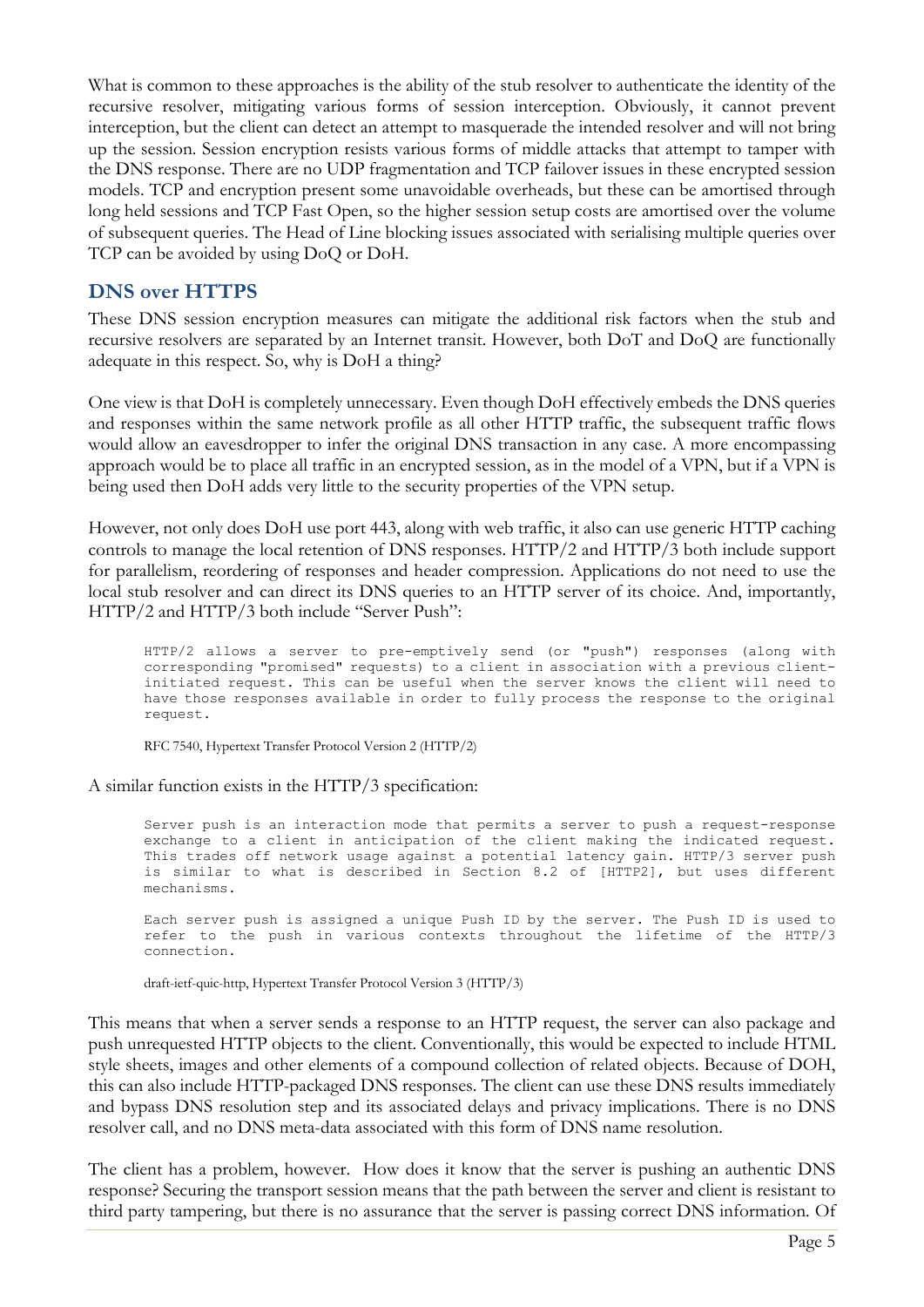course, this uncertainty is not unique to this form of resolverless DNS, and all clients have the same challenge of establishing the authenticity of DNS information.

The only answer we have that addresses this challenge is DNSSEC. If the name is not DNSSEC-signed then the client simply cannot verify the DNS data, whether it has been passed to the client as an HTTP object via server push or from a DNS resolver by a conventional query/response transaction. If the name is DNSSEC signed, then in conventional DNS the client sets the EDNS0 DNSSEC OK flag in the query to signal to the resolver to include the DNSSEC signatures in the response. The client then needs to authenticate this signature, by performing a series of DNS queries for the DNSKEY and DS records that allow a validation chain to be constructed from the original RRSIG record to the root zone KSK. These additional DNS queries consume additional time, and perhaps it's no surprise that few stub resolver clients perform DNSSEC validation themselves.

In the DoH server push model it's up to the server to include the RRSIG record in the pushed DNS object, and also up to the server push the sequence of DNSKEY and DS DNS objects that the client will need to construct the validation chain up to the root if it really wants the client to eschew all direct DNS queries when resolving this name.

This seems to be an unnecessarily long path to the validation destination. A more efficient approach is for the server to bundle all of these validation DNS records into an EDNS0 Chain Response (RFC 7901). While this approach is generally inefficient in DNS over UDP, as the large response would normally imply that the client should move to TCP to perform this query, the nature of DoH means that the DNS data is already packaged in a reliable, encrypted, streaming transport of TLS or QUIC. The larger volume of DNS response data is not a problem in this case and Chain Responses are viable within the framework of the DoH transport model.

DNSSEC validation provides the client with assurance that the DNS data is authentic, current and complete for each RRTYPE. If this is the case, then why should it matter how the client learned the data? If DNSSEC validation is successful, then its DNSSEC that is providing the necessary assurance that the DNS data is usable. Trust in the authenticity of the data is not based on whether a server pushed the data or the data was obtained as a result of a direct DNS query. Once a DNS record is validated with DNSSEC is does not matter how the data was learned.

If the DNS data is unsigned then all questions about the authenticity of the data are unanswerable. In a server push scenario, the client has no visibility as to how the server learned the DNS data in the first place, nor when. The client has no way of assuring itself that the server is not trying to deceive it, and if it elects to use the data it has no way of understanding in whom it is implicitly trusting. When the DNS data is unsigned the client is probably well advised to discard server push data, and the server is probably well advised not to push it in the first place.

Given all these caveats then why is Resolverless DNS interesting? I would suppose that the answer is that this approach gives HTTP-based applications and services far more control over the quality of the user experience. It allows the server to pre-provision the client with DNS data that is likely to be useful in the context of the application. It allows the client-side application to avoid the delays of conventional name resolution and also perform rapid DNSSEC validation without relying on the local stub resolver's capabilities and settings, and without making any on-demand DNS queries. Resolverless DNS can replace UDP-based timers, query retries, fragmentation and TCP switching with server-to-client provision. It operates over a secured connection with an authenticated server. All of this is achievable as long as the DNS data is DNSSEC-signed in the first place.

If the DNS data is unsigned then there is little to say to justify its use. The approach appears to open up more sources of vulnerability for clients with little in the way of reasonable mitigations.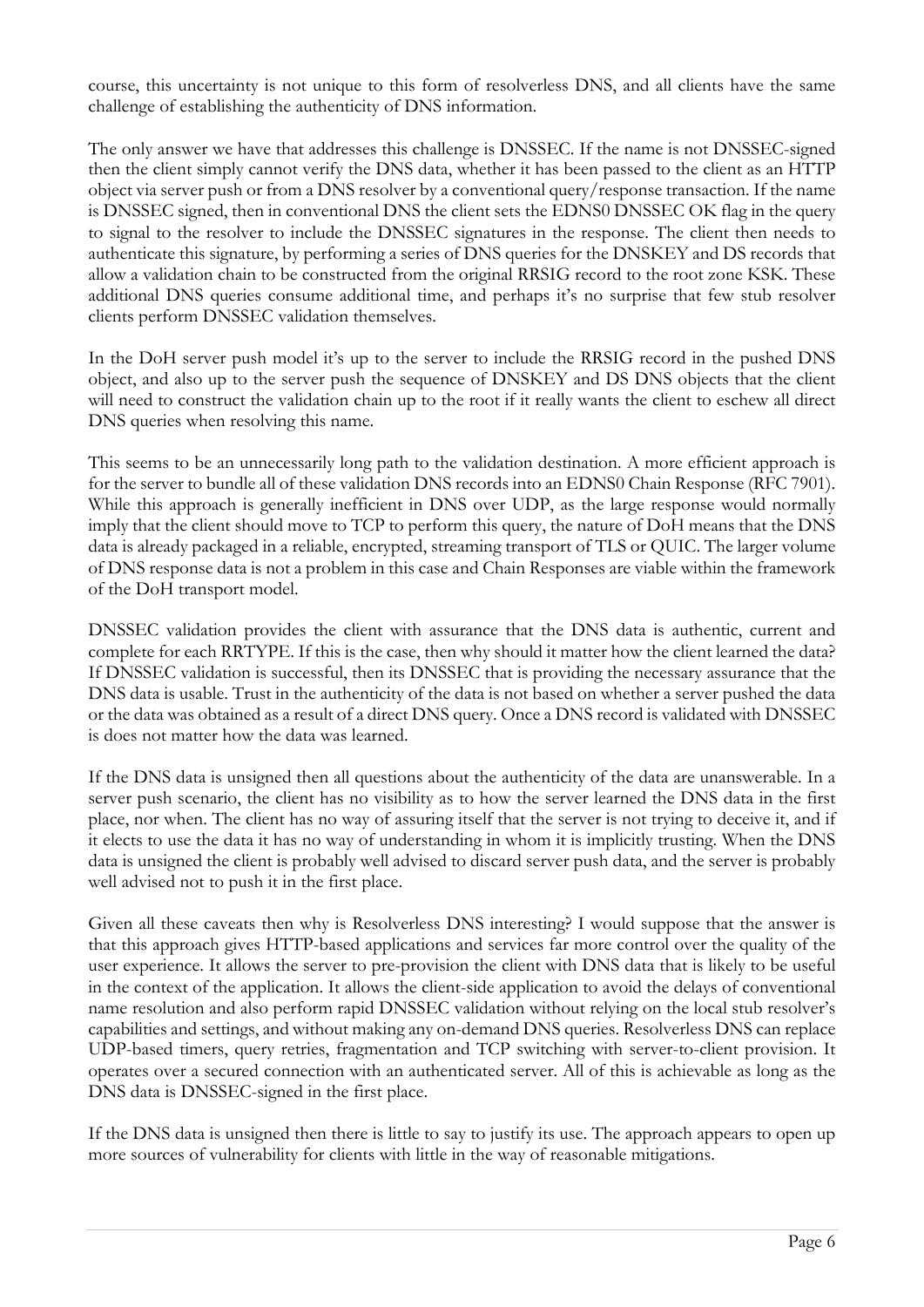## **Signalling DNSSEC**

There is, however, one problem here, and that's DNSSEC.

DNSSEC is a tough problem for the Internet.

While measurement approaches are challenging in this space, what we have been able to measure has not been encouraging. Adoption rates of zone signing are low. Part of the issue here is the challenges of robust key management procedures. Provisioning authoritative Servers with pre-signed zones is stable for small zones with stable zone contents. Larger zones tend to use on-the-fly signing which increases the complexity and cost of serving data. Processing signed DNS data can be an issue with UDP-based resolution mechanisms because of the issues with handing large responses and the additional query overheads of DNSSEC validation. The prevalent position is that signing a zone with DNSSEC presents a set of costs and additional risks which are not offset against the assessment of the risk that DNSSEC is mitigating. And most stub clients do not generally validate DNS responses in any case, so if the risk model for tampering includes the stub-to-recursive path, as is the case with open DNS resolvers, this not generally addressed in any case.

Early in the days of DNSSEC deployment recursive resolver operators enabled the DNSSEC OK EDNS0 flag by default in all their queries, and this has remained the case through to today. Even if the resolver is not performing DNSSEC validation it is still pulling down RRSIG signature records when the name exists, and signed NSEC/NSEC3 records in the case when the name does not exist. While some 30% of Internet users sit behind recursive resolvers that perform DNSSEC validation a far higher rate of more that 70% of users sit behind recursive resolvers that set the DNSSEC OK flag.

What if we alter this resolver behaviour and push the workload of assembling the validation material to the server side of DNS? What would happen if we could use a slightly different flag to DNSEC OK? What if we had a ENDS0 DNSSEC Chained Response flag in a query that would request a RFC 7901 Chained response? It would be a useful setting if the client was using a TCP or QUIC transport, and would be ideal in the context of a server assembling DNS data to serve over Resolverless DNS. This approach pushes the overheads of collecting DNSSEC validation data back towards the server of the data rather than loading the client with additional delay through the imposition of additional DNS queries.

#### **Why is Resolverless DNS Interesting?**

Perhaps a small excursion into the changing nature of the economics of the Internet is useful at this stage to some of this into a larger context.

The "value" within the Internet is concentrated in the area of provision of content and services. The application layer appears to be the predominate generator of value. This gain in value appears to have occurred at the cost of the lower protocol layers of access and common infrastructure. Common infrastructure provision, including the DNS, is stabilising as a commodity-based activity that is resisting taking on incremental costs of further innovation. The pressures here are pressures to achieve further efficiencies and there is a pressure to achieve economies of scale by centralising service provision in infrastructure in fewer entities. The incentives to invest in further innovation lie at the application and service layers.

Resolverless DNS plays directly into this scenario. Resolverless DNS is not a change in the common infrastructure of the DNS itself. It's a change in the way applications can use the DNS to increase the level of control applications have over the user experience with the application. From this perspective, it appears to be a natural fit for applications.

We have spent a huge amount of effort over the last decade trying to make the Internet faster and more robust:

• We've been deploying CDNs to replicate content and services and bring them closer to users.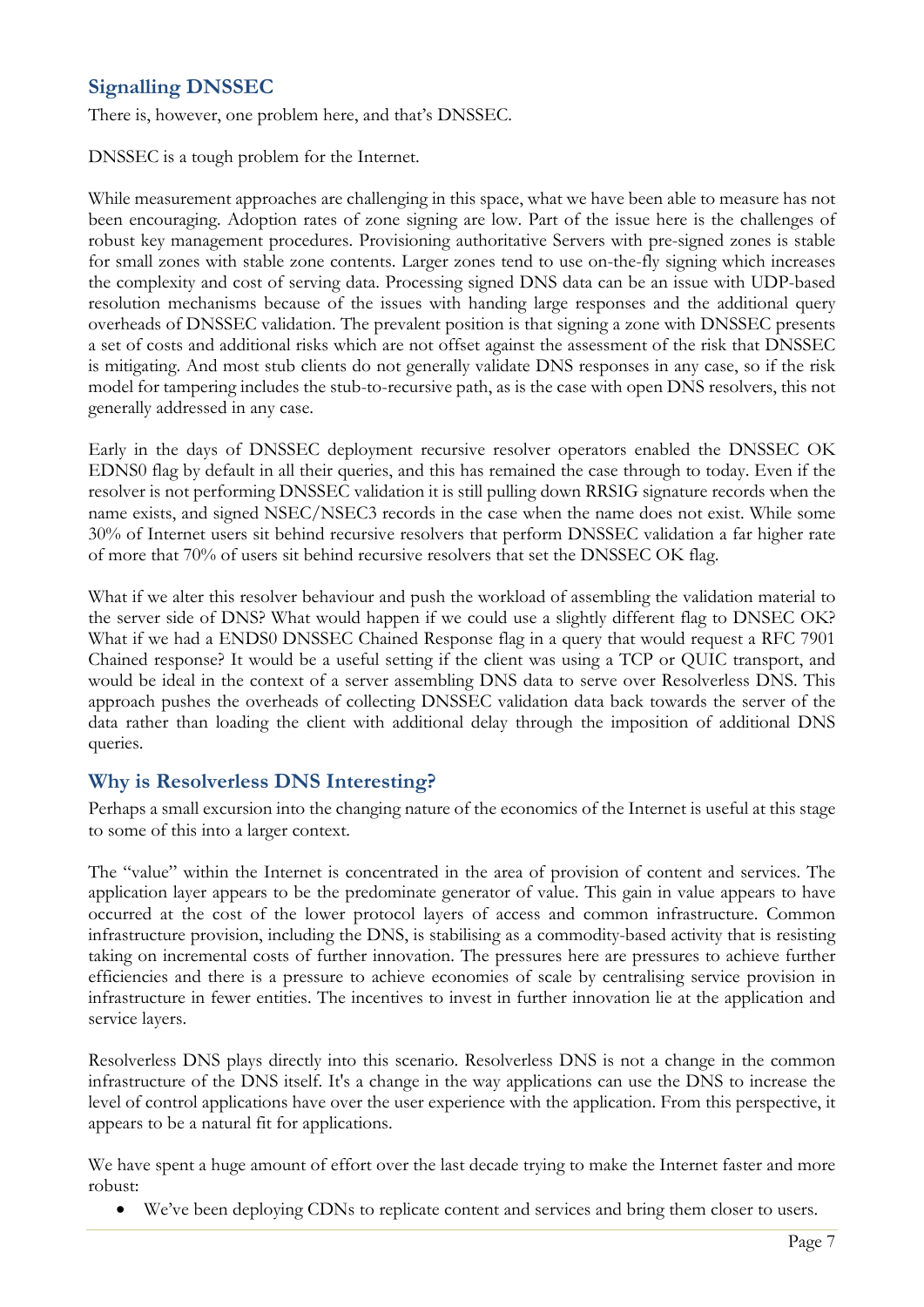- We've been deploying non-blocking transport protocols (such as QUIC) to exploit parallelism.
- We've been tuning TCP and network behaviour to create more efficient and faster network transactions.
- We've been packing more information in the DNS to make service startup faster (SVC and HTTPS records).

Yet the DNS is dragging its feet in all this. The DNS remains a source of:

- time penalties,
- privacy leakage, and
- obscure modes of failure.

Resolverless DNS won't fix all of the DNS all at once. That was never going to be possible! But it can hand a significant amount of control over application and service quality back to HTTPS-based applications and services It can be engineered to be a whole lot faster than classic DNS! It can obscure the end client from the resolver-based DNS infrastructure. It can constrain the potential for failures. For those reasons it's a very interesting step in the potential evolution of the DNS.